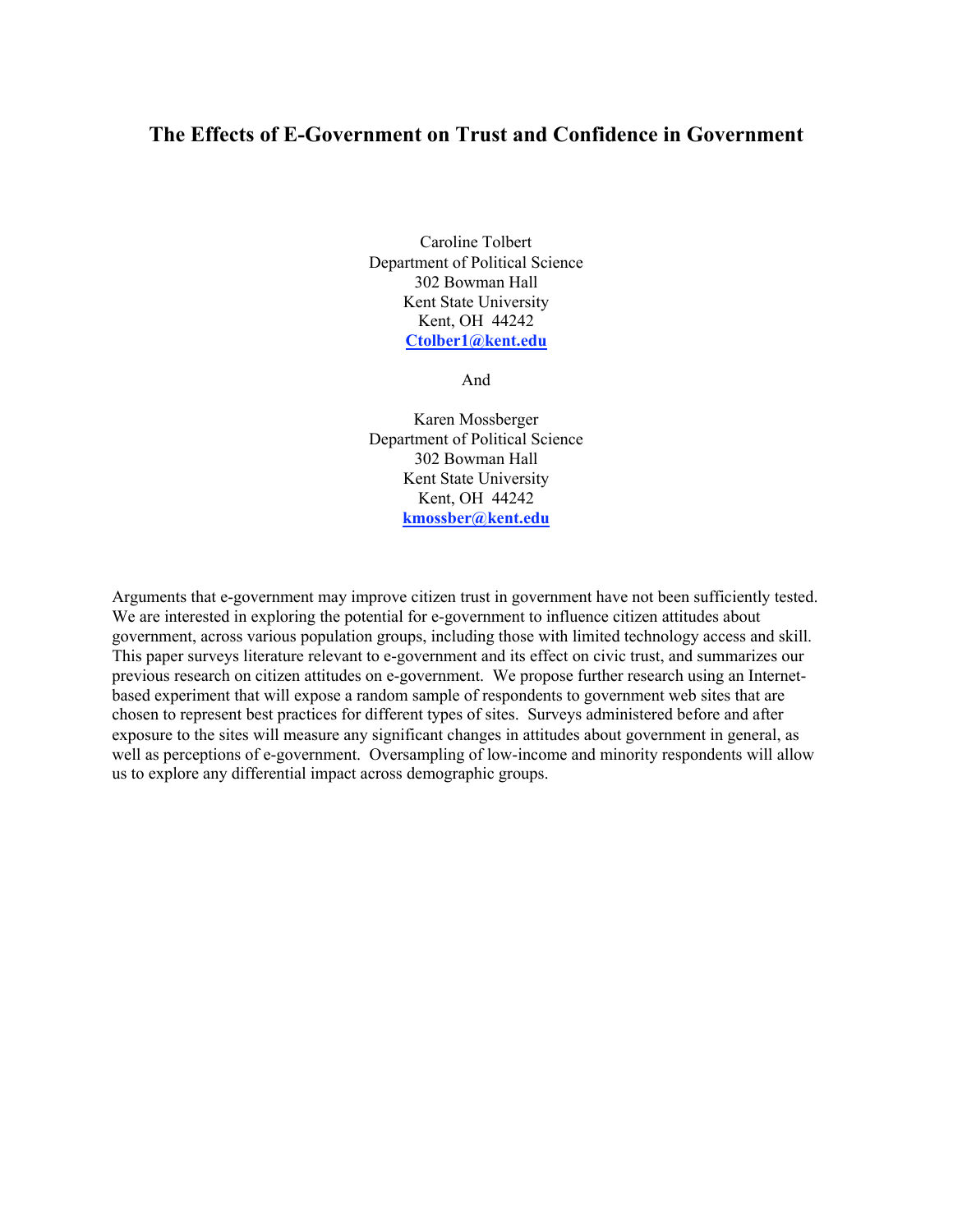# **The Effects of E-Government on Trust and Confidence in Government**

Recent research suggests that e-government may have a positive effect on citizen confidence in government. Using a 2000 commercial survey, West (forthcoming) finds that knowledge about egovernment does not increase citizen trust in government, but does increase perceptions of effectiveness. While intriguing, these findings are based on information provided to survey respondents about egovernment, rather than actual experience with e-government. More recent surveys (Mossberger, Tolbert and Stansbury, 2003; Larson and Rainie, 2002) show that use of government information online is growing. (Our survey showed 40 percent of all respondents had looked up information on government services online, and Pew (Larson and Rainie, 2002 reported that 58 percent of Internet users have visited a government web site.) Such growth provides new opportunities to explore confidence in government based on actual experience with e-government.

At the same time, because of lower interest in government online among the poor and lesseducated, e-government may only serve to magnify existing disparities in knowledge, participation, and trust. The existing e-government research (West, forthcoming) examines overall trends rather than disaggregating effects by socioeconomic status or age. There may be multiple and differing stories to tell about citizen use of e-government and its effect on civic trust.

We are interested in exploring both the potential and hazards of e-government for changing citizen attitudes about government in general. First, do attitudes and experience with e-government vary among different groups in the population? If so, how much of this variation is due to differences in information technology access and skill? How much of the variation is due to income and education levels? Stated differently, what factors shape experience with and attitudes about e-government? Second, does experience with e-government influence confidence in government more generally? How does general trust in government differ among those who have used government web sites, and those who have not? Despite a lot of promotional hype, the evidence on this topic is still tentative. Moreover, "egovernment" encompasses a variety of ways in which government and citizens interact. It may be that egovernment does not by itself change general perceptions of government, but may improve citizen interactions with government in specific ways.

This research builds upon our recently-completed national random-sample survey, which included questions about use of e-government and political participation on the Internet (Mossberger, Tolbert, and Stansbury, 2003). One of the unique advantages of our prior study was a large low-income sample drawn from high-poverty census tracts, which allowed us to explore attitudes about and use of egovernment among different populations. The proposed research will allow us to investigate some of our most interesting findings in greater depth and with added rigor. An experimental design using an Internet survey where the treatment group is exposed to e-government web sites will allow us to answer whether technology improves the transparency of government, and political trust.

# **1. Political Trust and E-Government**

Many scholars and political pundits argue that Americans are becoming more and more disenchanted with traditional institutions of representative government, and disillusioned with older forms of civic engagement and participation. While a "crisis of democracy" may be overstated, indicators suggest an increasing number of "critical citizens" are characterized by high expectations of democracy as an ideal and yet low evaluations of the actual performance of representative institutions (Norris, 1999; Rosenthal, 1997; Baldassare, 2000).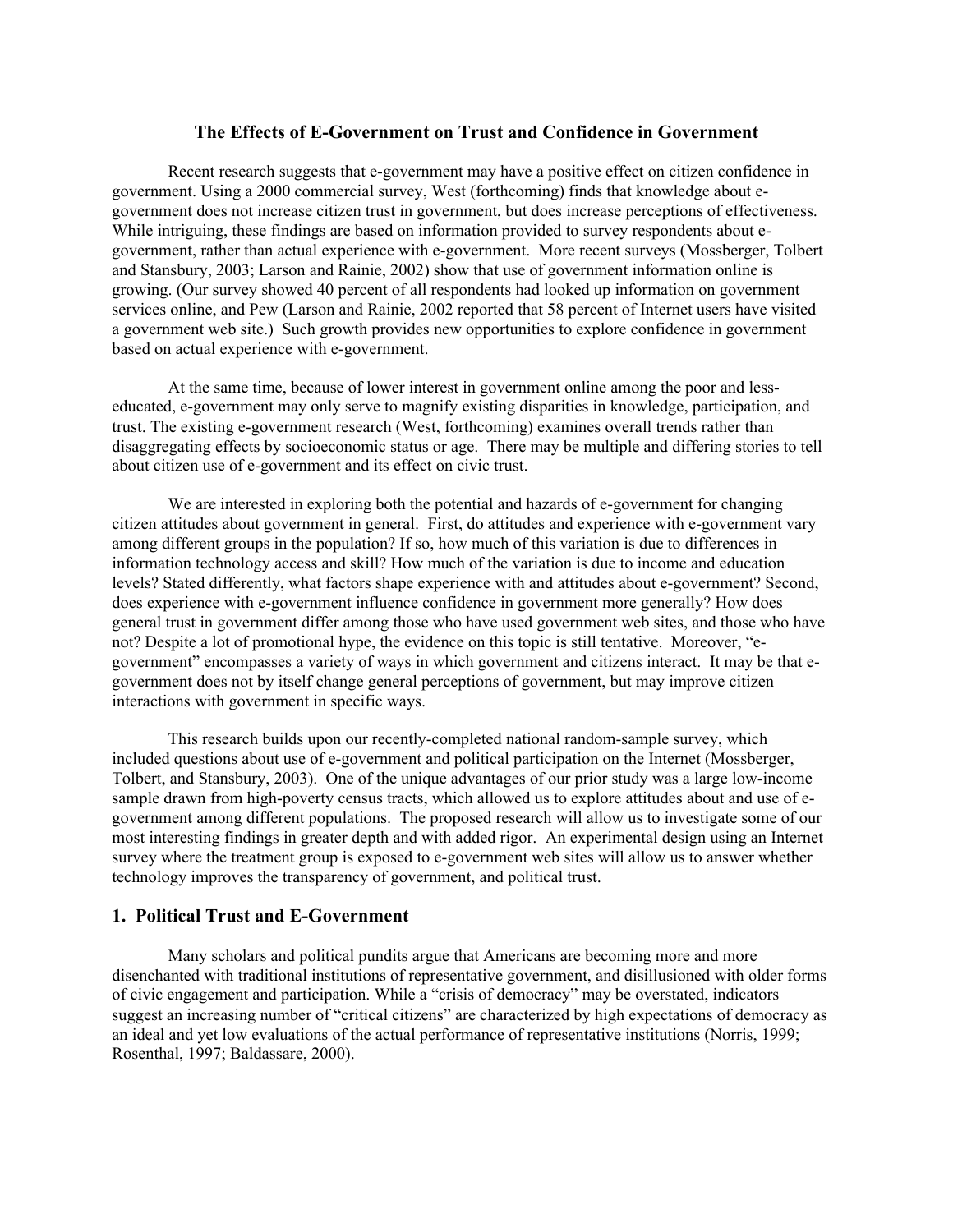Trust in government is at an all time low in contemporary American politics, falling every year since the late 1970s (Putnam 2000). Declining trust has been linked to declines in political participation (Hetherington, 1998 and 1999; Abramson, 1993; Norris, 1999; Craig, 1996). Low public confidence in government and elected officials is related to the perception that the government is unable to solve problems, to spend money in an effective and efficient manner, or to represent the interests and policy preferences of average voters (Baldassare, 2000). In response, there have been calls to "reinvent" government, to increase its efficiency and effectiveness (Osborne and Gaebler, 1992), and to provide opportunities for direct participation in government decision-making (Barber, 1984; Bowler, Donovan and Tolbert, 1998; Peters, 1996). Some scholars see information technology as the most important ingredient for creating a more participatory democracy and increasing confidence in government (Norris 2001, 96). E-government has been proposed as a solution for increasing efficiency, transparency, participation, and citizen communication with government agencies, and ultimately political trust (Peterson and Seifert,2002; Chadwick, 2001; West, forthcoming; Ho, 2003; Norris, 2001; Clift, 2000; Melitski, 2001; Tapscott 1997). E-government holds the potential to transform methods of providing information and services to citizens, as well as democratic governance.

Digital government potentially transforms citizen to government interactions in two ways: by improving service delivery, including costs; and by improving communication between citizens and government (Fountain, 2001; Peterson and Siefert 2002). Both improvements in policy outcomes and the political process have been linked to increased trust in government (Hibbing and Theiss-Morse, 2001). Online public hearings and forums have the potential to permit interaction between citizens, and also between government and citizens, on a broad scale. Such participatory uses of e-government are less common, however, than either informational uses or service transactions (West, 2000; Larson and Rainie, 2002). Efficiency concerns (and therefore service delivery) appear to drive the diffusion of e-government, rather than the idea of creating a new forum for participatory democracy. According to a survey of state and federal chief information officers, 86 percent believed that e-government improved service delivery, and 63 percent felt it reduced costs (West, 2000). Our own research on the scope of implementation of egovernment in the American states showed that Republican-controlled legislatures and professional networks were statistically significant explanations for more extensive use of e-government (McNeal, Tolbert, Mossberger and Dotterweich, 2003). Neither citizen demands (measured by Internet access in the state) nor political characteristics such as state use of ballot initiatives were related to greater use of egovernment. This is consistent with other recent government reforms, such as "reinventing" government. At the federal level the reinvention effort emphasized cost reduction and efficiency over other stated goals such as citizen empowerment and responsiveness (Kettl, 2000).

While e-government use may not be fundamentally rooted in fostering participatory democracy, it may still have a significant impact on citizen to government interactions. On a more modest level, the Internet can facilitate more individualized communication with agencies and elected officials, especially through e-mail. Eighty-four percent of federal and state web sites include e-mail addresses, and government receipt of e-mail from constituents is increasing (West, forthcoming; Clift, 2000). Posting information on the web has often forced city agencies to streamline or coordinate procedures in various units, provide "one stop" access to city government, and present information in more user-friendly formats. A presence on the Internet can force city officials to be more outward looking and customeroriented, as some studies of the implementation of e-government have observed (Ho, 2003). Finally, improved efficiency may have some positive effect on citizen attitudes about government as well.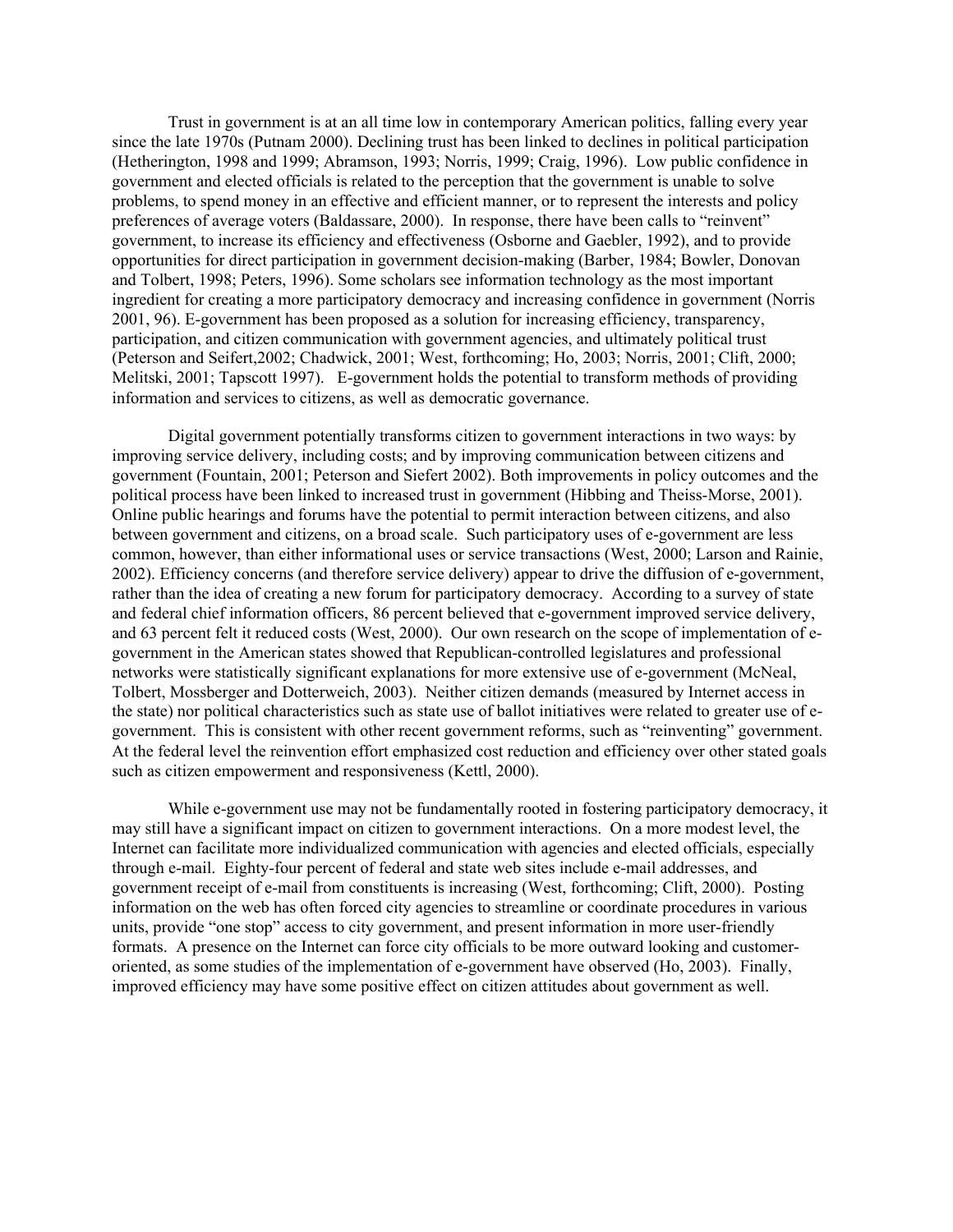#### **2. Citizen Attitudes about E-Government**

Our forthcoming research on technology experiences and attitudes (Mossberger, Tolbert, and Stansbury, 2003) contributes to further understanding of citizen attitudes and use of e-government in several ways. First, our national random sample telephone survey (n=1837) included a large sample of low-income respondents drawn from high-poverty census tracts, and another from the general population. Second, we asked respondents about their attitudes and interests as well as their current use of the Internet for government information or political participation. Finally, the survey data was analyzed using multiple statistical controls, in contrast to surveys by Pew (Larson and Rainie, 2002) and Hart Teeter.

Survey respondents expressed resounding support for putting government information online, but were more reticent about using the Internet for voting and online town meetings. More than threequarters of respondents (78 percent) answered positively to the question, "How do you feel about looking up government information online?" This exceeded the two-thirds majorities who said they were willing to search for a job or take a class online. These attitudes confirm the popularity of e-government suggested by the Pew study of current use, but also demonstrate that some people who are not currently online would be interested in using the Internet in this way. Support for using public access computers to look up government information online was similarly high (74 percent).

After controlling for other factors, respondents most likely to support e-government *or* actually look up government information online are younger, more educated and affluent, and take part in traditional forms of political participation (voted in the 2000 election). Low-income respondents were less likely to be interested in using the Internet for e-government, or have used e-government. *The potential benefits of e-government, such as greater transparency in government and easier access to public services, could largely bypass the poor*. Since low-income people often depend upon public services for their daily needs, this is all the more disconcerting (Mossberger, Tolbert and Stansbury 2003). We find that race and ethnicity are not significant factors in predicting attitudes and use of e-government, and neither is gender. The major way in which technology augurs change in participation patterns and attitudes about government is through its popularity with the young. Younger respondents were consistently more likely to express interest in using government web sites and to have used e-government (Mossberger, Tolbert, and Stansbury, 2003).

Our multivariate analysis confirms (and extends) the Pew and Hart-Teeter findings that were based on descriptive statistics--studies that did not controls for other factors using multivariate regression (West, 2001; Larson and Rainie, 2002). Individuals with lower incomes, education and those currently not civically engaged are the least likely to use e-government, paralleling inequalities in traditional participation. On the down side, the data provides compelling evidence for those who argue that online politics will mirror, or exacerbate, existing disparities in the composition of the electorate based on socioeconomic status. On a positive note, our data suggests that there is even greater interest in egovernment beyond current users, and that race, ethnicity, and gender are not significant, after controlling for income. While our survey did not address the question of which government web sites current users had visited, both the Pew and Hart-Teeter surveys indicated that African-Americans are somewhat more likely than whites to visit local rather than federal government web sites. This would be an interesting question to explore in further research that is more detailed and that uses multivariate controls. Finally, the fact that younger respondents are more supportive of digital democracy suggests the potential for expanding the electorate to include a group that has been traditionally under-represented (Mossberger, Tolbert and Stansbury, 2003).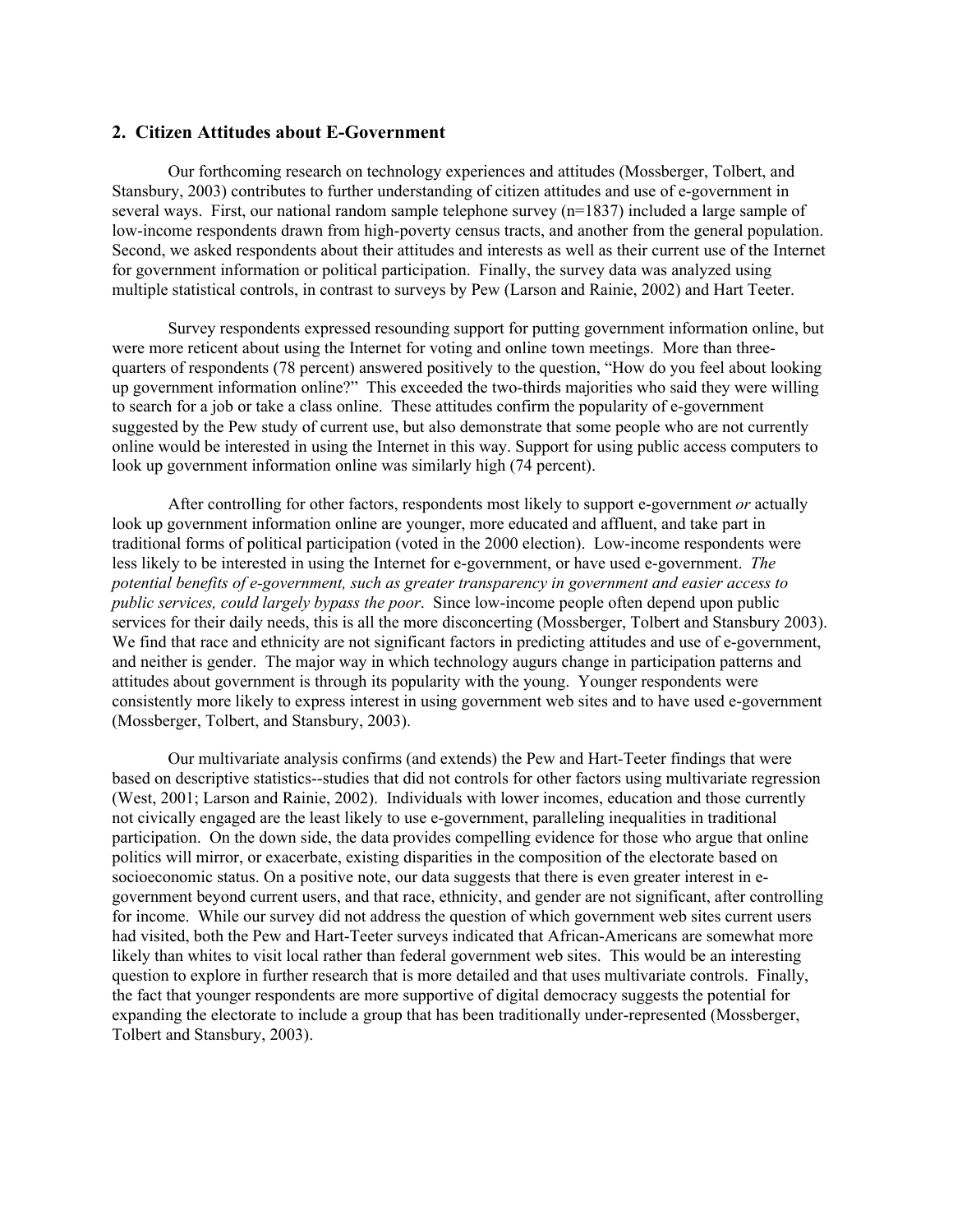## **3. Proposed Research: Does E-government Increase Trust in Government?**

We are interested in the impact of e-government (both attitudes and experience) on government trust in general among low-income citizens and the general population. How does the digital divide mediate this hypothesized relationship? Most surveys lack representative samples of low-income respondents and minorities, and we are particularly interested in whether disparities in technology access and skill will influence attitudes and use of e-government.

The proposed research will proceed in two stages. Summer of 2003 we will apply to the Timesharing Experiments for the Social Sciences (TESS) program, a National Science Foundation supported project, that provides opportunities for social scientists to conduct experiments. TESS pays the cost of running these experiments and has them administered by the industry-leader in Internet-based experiments, Knowledge Networks. We plan to conduct an Internet-based survey experiment, with the test group of respondents exposed to varying local, state and national government web sites (as well as information versus transaction sites), while the control group is not exposed to e-government sites. Based on the afore-mentioned web site variables, we will draw a purposive sample of sites identified as examples of best practice (see, for example, Center for Digital Government, 2001; National Association of State Chief Information Officers, 2003 for best practices; and West, 2000 and Norris et al., 2001 for variation in sites). Pre- and post-exposure surveys will probe respondents on various measures of overall trust in government (local, state and national), as well as confidence in government responsiveness (political efficacy). Standard control variables used in political science research will be used, including attitudinal and demographic factors. Control variables will control for variations in partisanship, general media consumption, economic evaluations, political knowledge and interest, as well as education, income, race/ethnicity, age and gender. We will use education and income to measure the interaction of socioeconomic status and exposure to e-government on political trust.

The findings from this pilot study will provide the basis for a grant proposal to conduct an extensive Internet survey (again using Knowledge Networks), but this time over sampling for respondents with low incomes. As in our previous study, a split-sample design will be employed, with a low-income sample and a control sample. This project will draw on an interdisciplinary team of scholars (two political scientists, one professor of composition and rhetoric, and one professor of journalism) to explore whether e-government indeed enhances transparency and general trust in government, but also to understand how individuals evaluate e-government content and credibility (human/computer interface).

Data from both the pilot study and full study will be compared to those of previous surveys, to track any obvious trends over time and differences based on our more inclusive sample. Data will be analyzed using multivariate regression in order to identify statistically significant differences based on respondent characteristics. Two-stage multivariate regression models, as well as simultaneous equation models, will be used to control for simultaneity (causality) problems.

Digital government has attracted attention as one way of improving citizen interactions with government because of the dilemmas that citizen apathy and distrust pose for democracy. There is currently a shortage of empirical information about whether e-government in fact influences citizen attitudes about government, and if it does have some effect, how or why it matters. More positive citizen attitudes might be due to increased opportunities for participation, increased ease of communication with government, greater transparency, or perceptions of improved efficiency. The impact of e-government may vary across groups within the population, and understanding the interaction between attitudes, access, and skill is an important piece to address in this empirical puzzle.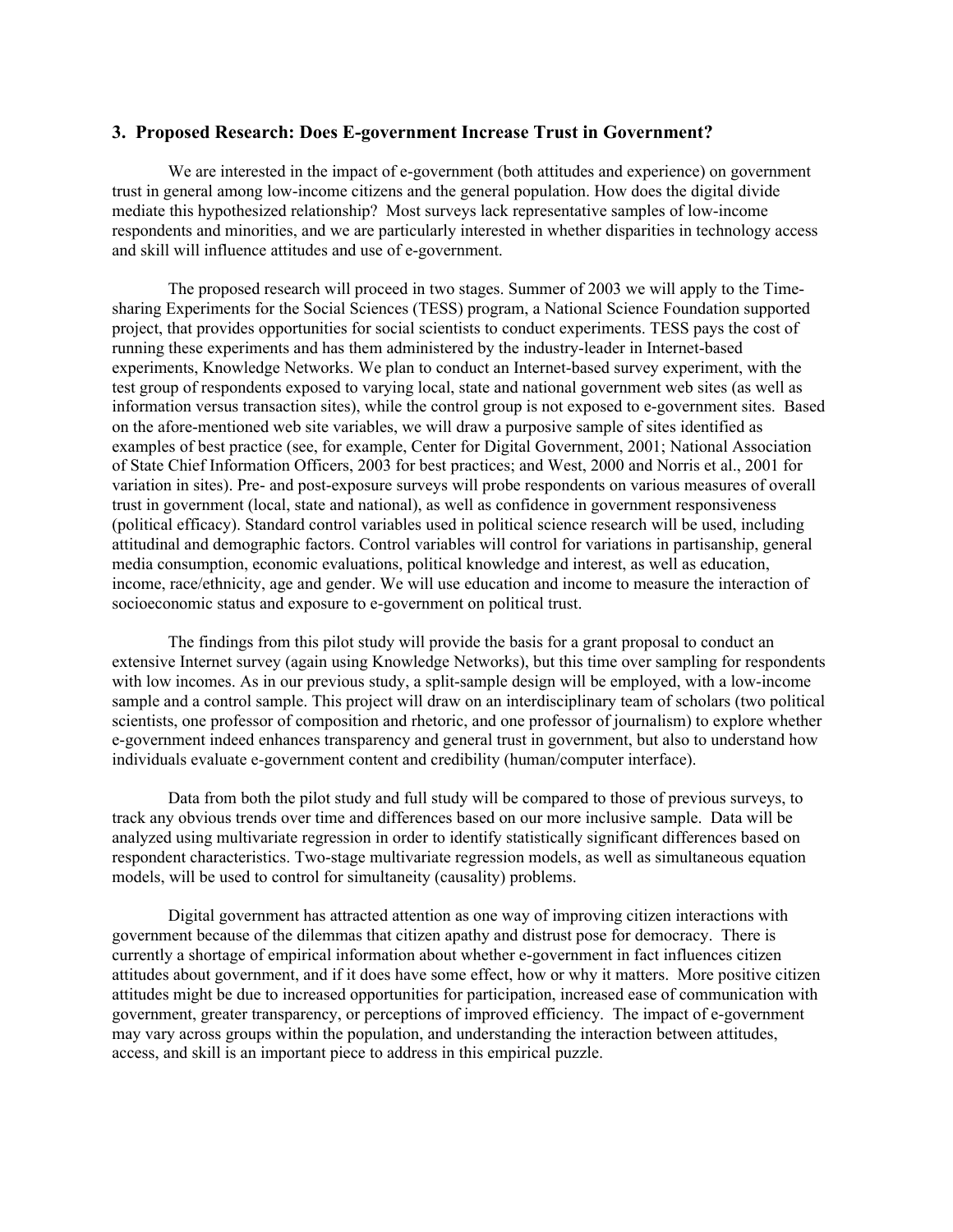# **References**

Abramson, P. 1993. *Political attitudes in America: Formation and change.* San Francisco: Freeman.

- Baldassare, M. 2000. *California in the new millenium: The changing social and political landscape*. Berkley: University of California Press.
- Barber, B. 1984. *Strong democracy*. Berkeley, CA: University of California Press.
- Bowler, S., Donovan, T., and Tolbert C., eds. 1998. *Citizens as legislators: Direct democracy in the United States*. Columbus: Ohio State University Press.
- Center for Digital Government. 2001. 2000 Digital State Survey. Available [online]: http://www.centerdigitalgov.com/center/00digitalstates.html.
- Chadwick, A., with C. May. 2001. Interaction between states and citizens in the age of the Internet: Egovernment in the United States, Britain, and the European Union. Present at the annual meeting of the American Political Science Association, August 30-September 2, 2001, San Francisco, California.
- Clift, S. 2000. The e-democracy e-book: Democracy is online 2.0. Available [Online]: http://www.edemocracy.org.do.
- Craig, S. 1996. *Broken contract? Changing relationships between Americans and their government.* Boulder, Col.: Westview Press.
- Fountain, Jane E. 2001. *Building the virtual state: Information technology and institutional change.* Washington, D.C.: The Brookings Institution.
- Hetherington, M. 1998. The political relevance of political trust. *American Political Science Review* 92: 791-808.
- Hetherington, M. 1999. The effects of political trust on the presidential vote, 1968-96. *American Political Science Review* 93: 311-26.
- Hibbing, J. and E. Theiss-Morse. 2001. Process preferences and American politics: What the people want government to be. *American Political Science Review* 95: 145-53.
- Ho, A. T. 2003. Reinventing local governments and the e-government initiative. *Public Administration Review*.
- Kettl, D. 2000. *The global public management revolution: A report on the transformation of governance*. Washington, DC: The Brookings Institution.
- Larsen, Elena and Lee Rainie. 2002. The rise of the e-citizen: How people use government agencies' web sites. *Pew Internet and American Life Project*. Available [Online]: http://www.pewinternet.org/reports/toc.asp?Report=57.
- McNeal, R., C. Tolbert, K. Mossberger, and L. Dotterweich. 2003. "Innovating in digital government in the American states." *Social Science Quarterly:* In press.
- Melitski, J. 2001. The World of e-government and e-governance. Available [Online]: http://www.aspanet.org
- Mossberger, K., C. Tolbert and M. Stansbury. 2003. *Virtual inequality: Beyond the digital divide.* Washington, DC: Georgetown University Press. In press.
- National Association of State Chief Information Officers. 2002. Best practices in the use of information technology in state government. Lexington, KY: National Association of State Chief Information Officers.
- Norris, D., P. Fletcher, and S.H. Holden. 2001. Is your local government plugged in? Highlights of the 2000 Electronic Government Survey. ICMA.
- Norris, P. 1999. *Critical citizens: Global support for democratic governance*. Oxford: Oxford University Press.
- Norris, P. 2001. *Digital divide: Civic engagement, information poverty, and the Internet worldwide*. New York: Cambridge University Press.
- Osborne, D., and T. Gaebler. 1992. *Reinventing government: How the entrepreneurial spirit is transforming the public sector.* Reading: Addison-Wesley.